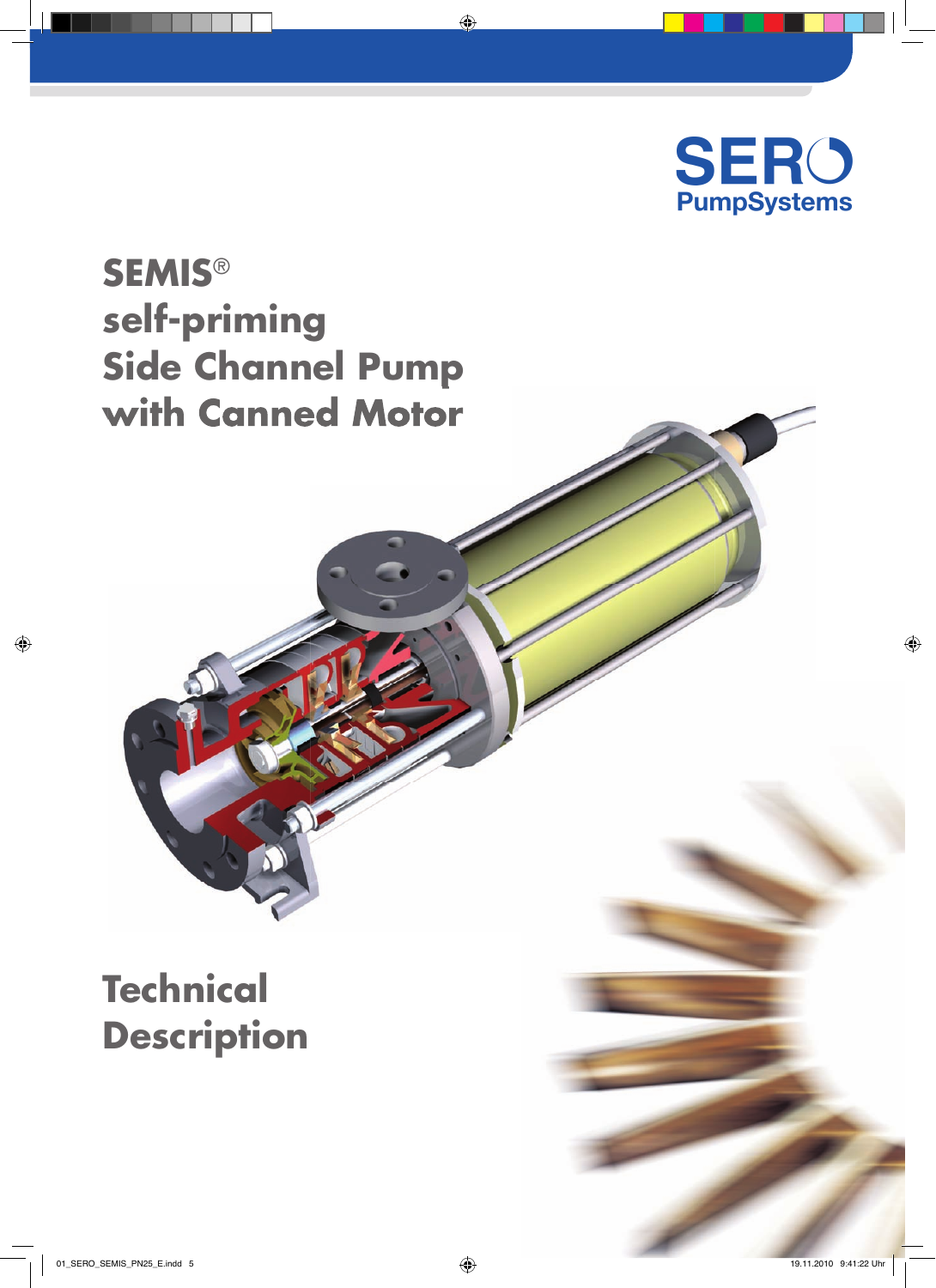### **Application**

The **SEMIS**® is suitable for handling volatile or dangerous process fluids that contain high amounts of entrained gas (up to 50%) or valuable liquids that must be contained and controlled.

As an example, the **SEMIS**® model is an excellent solution for pumping high value refrigerants in the industrial refrigeration engineering.



#### **Design**

Horizontal, radially split, multi-stage, end suction, top discharge, foot mounted side channel pump with fully integrated totally enclosed canned motor.

#### **Construction**

The hydraulics used are from our standardised modular design system of **SERO** side channel pumps.

The suction nozzle is axial and the discharge nozzle vertically upwards.

For improving of the NPSH-value the pump has a special suction impeller. The noise level is below 80 dB (A).

### **Accessories**

- A pump power controller protects the pumps from running dry and from overloads
- The motors are approved for operation with frequency converters
- Axial compensators allow shrinkage in the axial direction

**Operating Data**

| <b>SEMIS<sup>®</sup> PN25</b> |                               |  |
|-------------------------------|-------------------------------|--|
| Flow rates:                   | 0,3 up to $7,5 \text{ m}^3/h$ |  |
| Heads:                        | up to 200 m                   |  |
| Speed:                        | max. 1750 1/min               |  |
| Temperature:                  | -50 °C up to +100 °C          |  |
| Suction height:               | up to 7 m                     |  |
| Working pressure:             | 25 bar                        |  |
| Gas entrainment:              | max. 50%                      |  |
| Max. motor:                   | 19 kW                         |  |

## **Designation**

| <b>Example: SEMIS 332.32/4,5-4</b> |              |  |
|------------------------------------|--------------|--|
| Type series:                       | <b>SEMIS</b> |  |
| Size:                              | 33           |  |
| Number of stages:                  | 2            |  |
| Material specification:            | 62 / 32      |  |
| Motor rating in kW:                | 4,5          |  |
| Number of poles<br>of the motor:   |              |  |

#### **Drive**

Fully closed asynchronous canned motor, protection class IP64 (terminal box version IP55). PTC for monitoring the winding temperature is standard installed.

| Motor data:                             | Three-phase-asynchronous<br>motor |
|-----------------------------------------|-----------------------------------|
| Switch type:                            | direct                            |
| Insulation class:                       | Н                                 |
| Operation mode<br>acc. to VDE 0530:     | S <sub>1</sub>                    |
| Protection class<br>$acc.$ to VDE 0503: | IP64                              |
| Direction of rotation:                  | counterclockwise                  |

## **Nominal Diameter**

| Pump<br>size   | suction side<br>(mm) | discharge side<br>(mm) |
|----------------|----------------------|------------------------|
| 110            | 40                   | 20                     |
| $220 - 330$ 65 |                      | 32                     |

• PTC-relay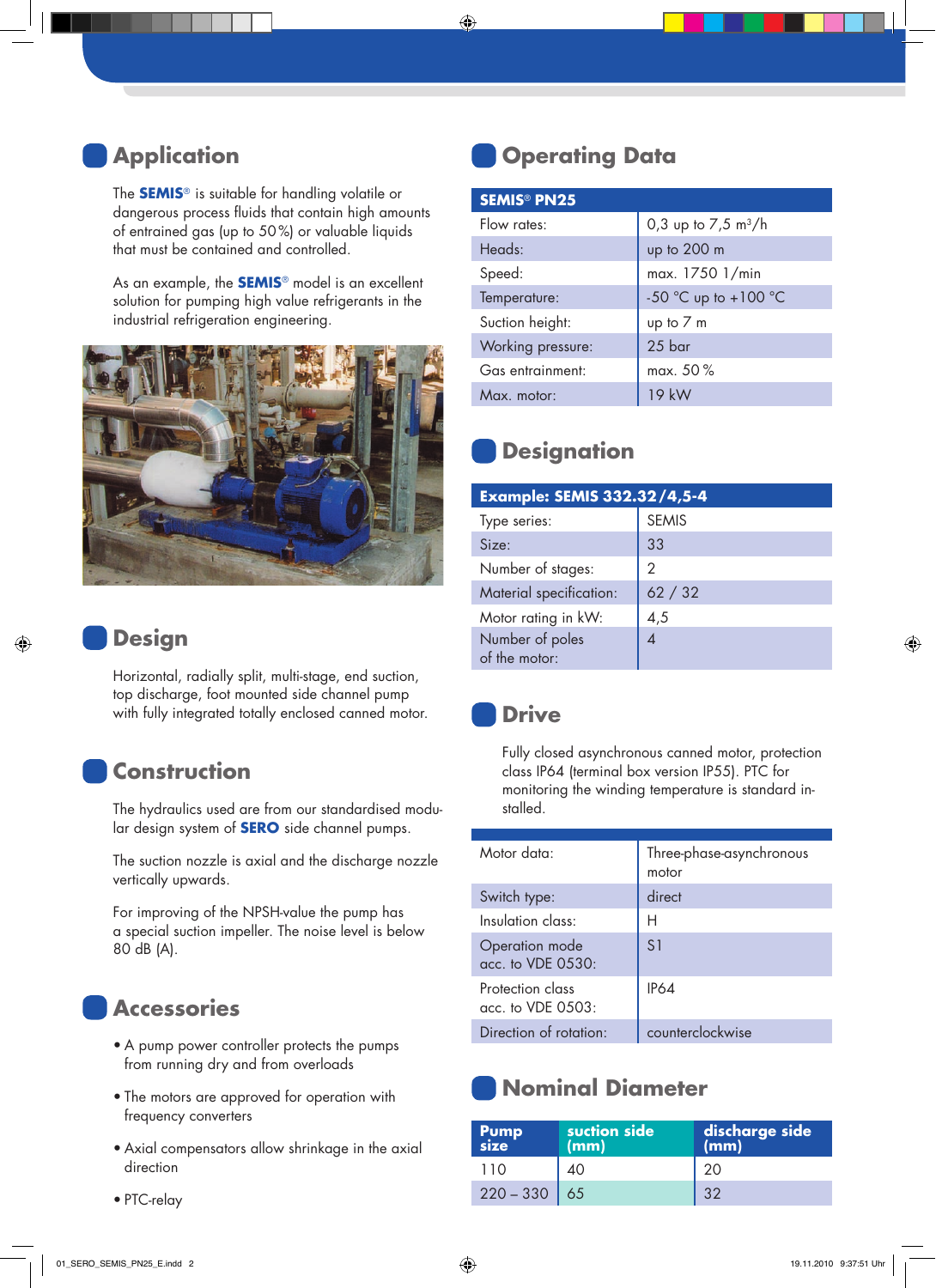



#### **Advantages**

**Feature: Side Channel Pump Design Benefit: Low flow rates, high differential pressure, Entrained gas capabilities**

#### **Feature: SERO & Hermetic Benefit: Perfect technical fusion of side channel pump, Canned motor technologies**

**Feature: State-of-the-art Canned Motor Design Benefit: Zero leakage and fugitive emissions, Eliminates emission monitoring**



**Feature: Self Lubricating Intermediate Stage Bearings Benefit: Multi-point shaft support**

> **Feature: Low NPSH 1st Stage Impeller Benefit: Handles difficult suction conditions**

**Feature: PTC Winding Monitor Benefit: Protects the motor from overheating**